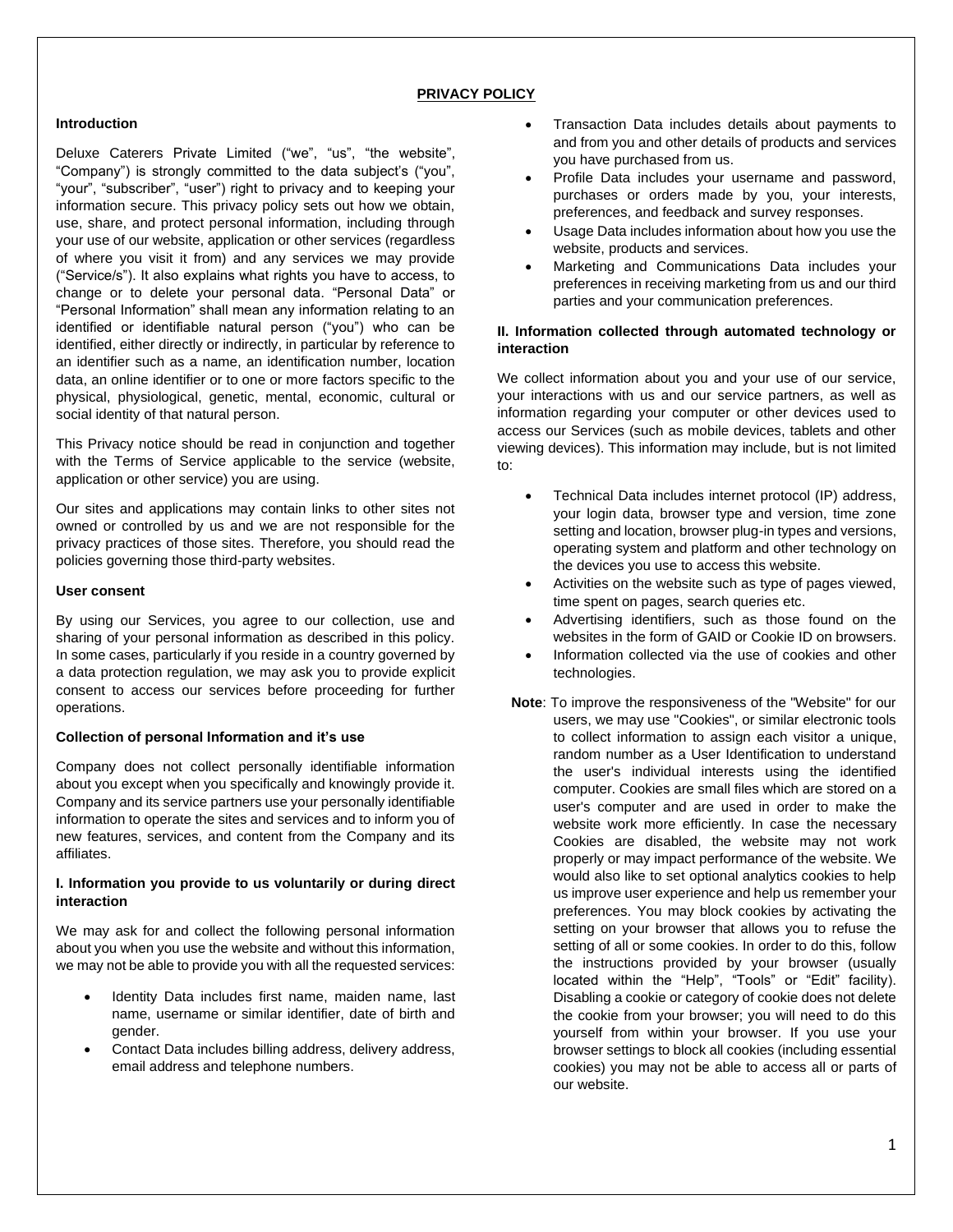For further information about cookies, including how to see what cookies have been set on your device and how to manage and delete them, <http://www.allaboutcookies.org/> and [http://www.youronlinechoices.eu.](http://www.youronlinechoices.eu/)

Please note that third parties (including, for example, advertising networks and providers of external services like web traffic analysis services) may also use cookies, over which we have no control. These cookies are likely to be analytical/performance cookies or targeting cookies.

Unless you voluntarily identify yourself (through registration), we would not know who you are, even if we assign a cookie to your computer. The only personal information which a cookie can hold is the information that you supply. A cookie cannot read data from your hard drive.

We receive and store certain types of information whenever you interact with us via website(s), through your computer / laptop / notebook / mobile / tablet / pad / handheld device or any other electronic device capable of connecting to internet.

We may track certain information about you based upon your behaviour on the website. We use this information for conducting internal research on our users' demographics, devices, interests, and behaviour to better understand, protect and serve our users. This information is compiled and analysed on an aggregated basis and to understand:

- Your interests for the articles published on the website.
- Perform analytics and conduct customer research, to determine your interest, for identifying and analysing traffic patterns.

## **Purposes and processing**

The website will only collect and process personal data or personal information about you where we have lawful basis. Lawful basis on which we would process your personal information includes obtaining explicit consent from you for processing your personal information or processing for "legitimate interests" where processing is necessary by us to provide you with our services.

We may also use your personal information to provide, analyse, administer, enhance and personalize our service and marketing efforts, to process your registration, and to communicate with you related to the cases mentioned below. E.g., we may use your personal data generally for the following:

- where we need to perform a contract, we are about to enter into or have entered into with you.
- determine your requirements and provide personalized suggestions, tips and promotional content for various topics all of which we think will be of interest to you, as applicable.
- Notify you about changes in terms of service.
- where it is necessary for our legitimate interests (or those of a third party) and your interests and fundamental rights do not override those interests.
- to comply with a legal or regulatory obligation.
- our service providers, including logistics providers, such as those who deliver our orders and emails.
- technical and support partners, such as the companies who host our website and who provide technical support and back-up services.
- law enforcement agencies, government or public agencies or officials, regulators, and any other person or entity that has the appropriate legal authority where we are legally required or permitted to do so, to respond to claims, or to protect our rights, interests, privacy, property or safety.

We provide personalisation by using data that you submit to us in terms of cookies, IP addresses, web beacons or similar technologies in relation to the devices you use. By doing so, we can provide you with contents and/or advertising that we believe is more relevant to your interests. Please provide explicit consent for the same when we collect your data..

You may also raise a request to us to alter your consent choices.

### **Information used by the company**

The Information as supplied by the users enables us to improve the Services and provide you the most user-friendly experience.

Any personally identifiable information provided by you will not be considered as sensitive if it is freely available and / or accessible in the public domain like any comments, messages, blogs, scribbles available on social platforms like Facebook, twitter, Instagram etc. Any posted/uploaded/conveyed/communicated by users on the public sections of the website or the Application becomes published content and is not considered personally identifiable information subject to this Privacy policy.

In case you choose to decline to submit personally identifiable information, we may not be able to provide certain services to you. In any case, we will not be liable and or responsible for the denial of certain services to you for lack of you providing the necessary personal information. When you register on the website, we contact you from time to time about updating your personal information to provide the users such features that we believe may benefit / interest you.

### **Disclosure to third parties**

### **a. General Disclosure:**

At times the website may make certain personal information available to strategic partners that work with the website to provide service, or that help the website market to users. Personal information or personal data will only be shared by the website to provide or improve our service and marketing aspects. We may disclose your personal information to third parties including the following:

- Any individual or entity whether a parent or subsidiary undertaking or any affiliates or group company of ours.
- Any third-party service providers such as our vendors, consultants, advertising partners, marketing partners and other service providers or business partners, including logistics providers, such as those who deliver our orders and e-mails.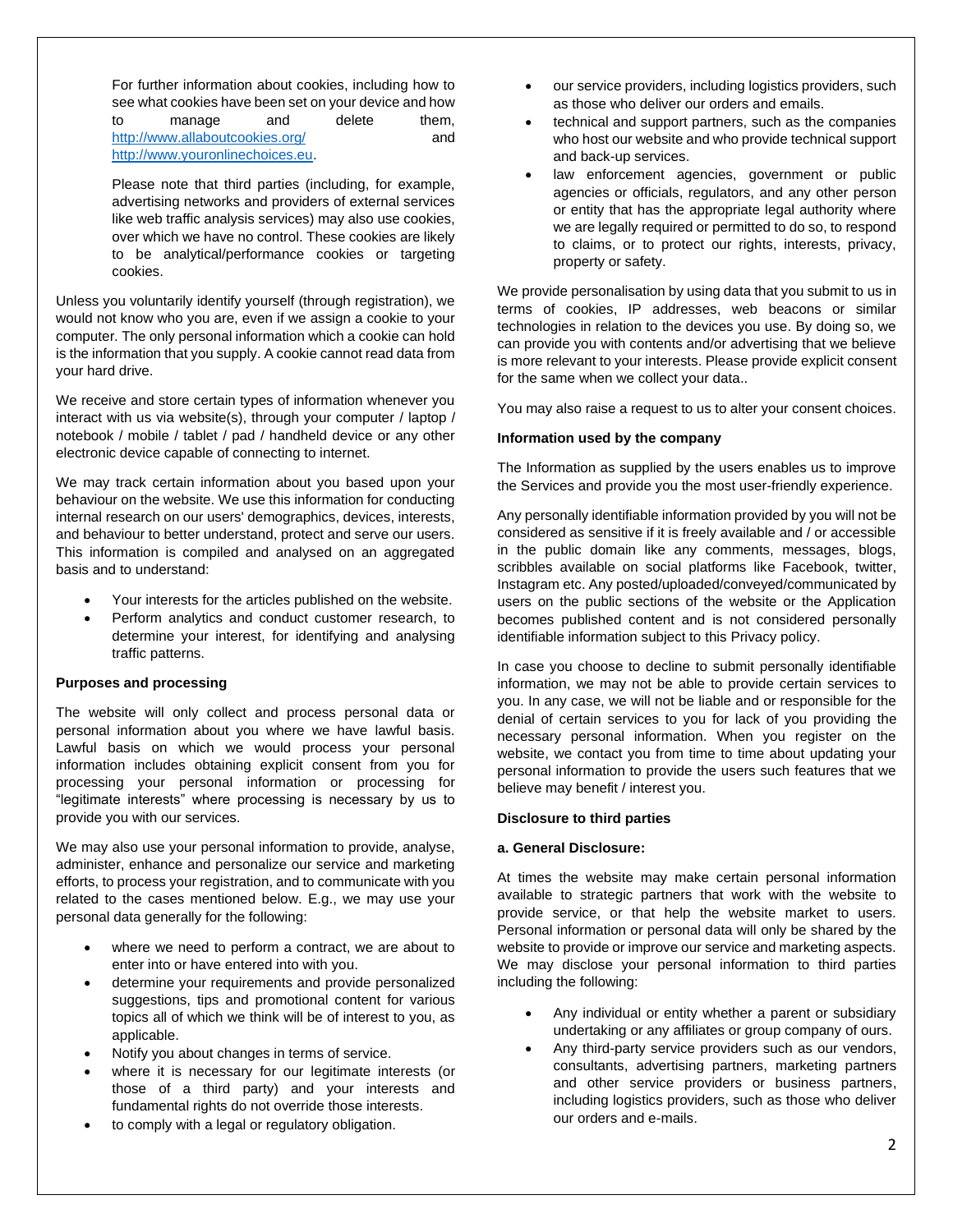- Our catering / restaurant partners.
- Third party for academic and research purposes.
- Our professional advisers, including our accountants, auditors and lawyers.
- Technical and support partners, such as the companies who host our website and who provide technical support and back-up services.
- Individual records such as IP addresses as may be required by law.
- Agencies or any person assisting us during any investigation and/or detection and/ or for prevention from any actual or potential threat, cybercrime, fraud or any illegal acts.
- Law enforcement agencies, government or public agencies or officials, regulators, and any other person or entity that has the appropriate legal authority where we are legally required or permitted to do so, to respond to claims, or to protect our rights, interests, privacy, property or safety.
- In the event the Company is merged with or acquired by another company or in case of re-organization or restructuring of business, we and our affiliates may share your personal information, wholly or in part, with another business entity.

# **b. Service providers**

We may disclose your information if we use third party processors to administer and process your personal information for the purposes notified in the Privacy notice, e.g. for hosting activities related to the use of our Sites or services. The website may include links to various third-party websites that may collect Your Personal Information. Use of personal data collected by such third-party platform will be governed by the privacy notice in such third party platform. Such websites or applications are governed by their respective privacy policies, which are beyond our control. Once you leave our servers (you may check the URL in the location bar on your browser), use of any information you provide is governed by the privacy notice of the operator of the application, and you are visiting which may differ. If you can't find the privacy notice of any of these sites via a link from the application's homepage, you should contact the application owners directly for more information.

We may share non-personally identifiable information publicly and with our service partners. For example, we share information publicly to show trends about the general use of our services. We also allow specific partners to collect information from your browser or device for marketing / promotions and measurement purposes using their own cookies or similar technologies.

# **c. Legal**

The website may disclose personally identifiable information if required to do so by law or in the good-faith belief that such action is necessary to:

- conform to the edicts of the law or comply with legal process served on the site or its owners.
- protect and defend the rights or property of the siteowners, the site or the users of the website.
- Act under exigent circumstances to protect the personal safety of users of the website, the site, its owners, or the public.
- to prevent, investigate, detect or prosecute criminal offenses or attacks on the technical integrity of our websites or our network.
- in the event that we sell or buy any business or assets, in which case we may disclose your personal data to the prospective seller or buyer of such business or assets, or if all or substantially all of our assets are acquired by a third party, in which case personal data held by us about our customers will be one of the transferred assets.
- We may need to share details with third parties (such as auditors or legal advisors) to obtain advice. Any such processing will be governed by an agreement in the form required by law, preserving any statutory data protection rights.

## **Your controls and choices**

We provide you the ability to exercise certain controls and choices regarding our collection, use and sharing of your personal information. In accordance with applicable law, your controls and choices may include:

a. Rectification of Inaccurate or Incomplete Information

You can ask us to correct inaccurate or incomplete personal information concerning you by sending us an e-mail.

You can access and update some of your personal information through your account settings. You are responsible for keeping your personal information up to date. The website may send you periodic reminders via e-mail to maintain the accuracy of your personal information.

# b. Data Retention and Erasure

We retain your personal information as long as necessary for the legitimate interests specified in this policy and for us to comply with our legal obligations. If you no longer want us to use your information, then you can request that we erase your personal information and close your account.

Please note that if your request for the erasure of your personal information;

- We may retain some of your personal information as necessary for our legitimate business interests, such as fraud detection and prevention and enhancing safety.
- We may retain and use your personal information to the extent necessary to comply with our legal obligations and reasons of public interests in the area of public health. For example, we may keep some of your information for tax, legal reporting and auditing obligations.
- Information you have shared with others (e.g., Reviews, forum postings) may continue to be publicly visible on the website, even after your account is cancelled. However, attribution of such information to you will be removed. Additionally, some copies of your information